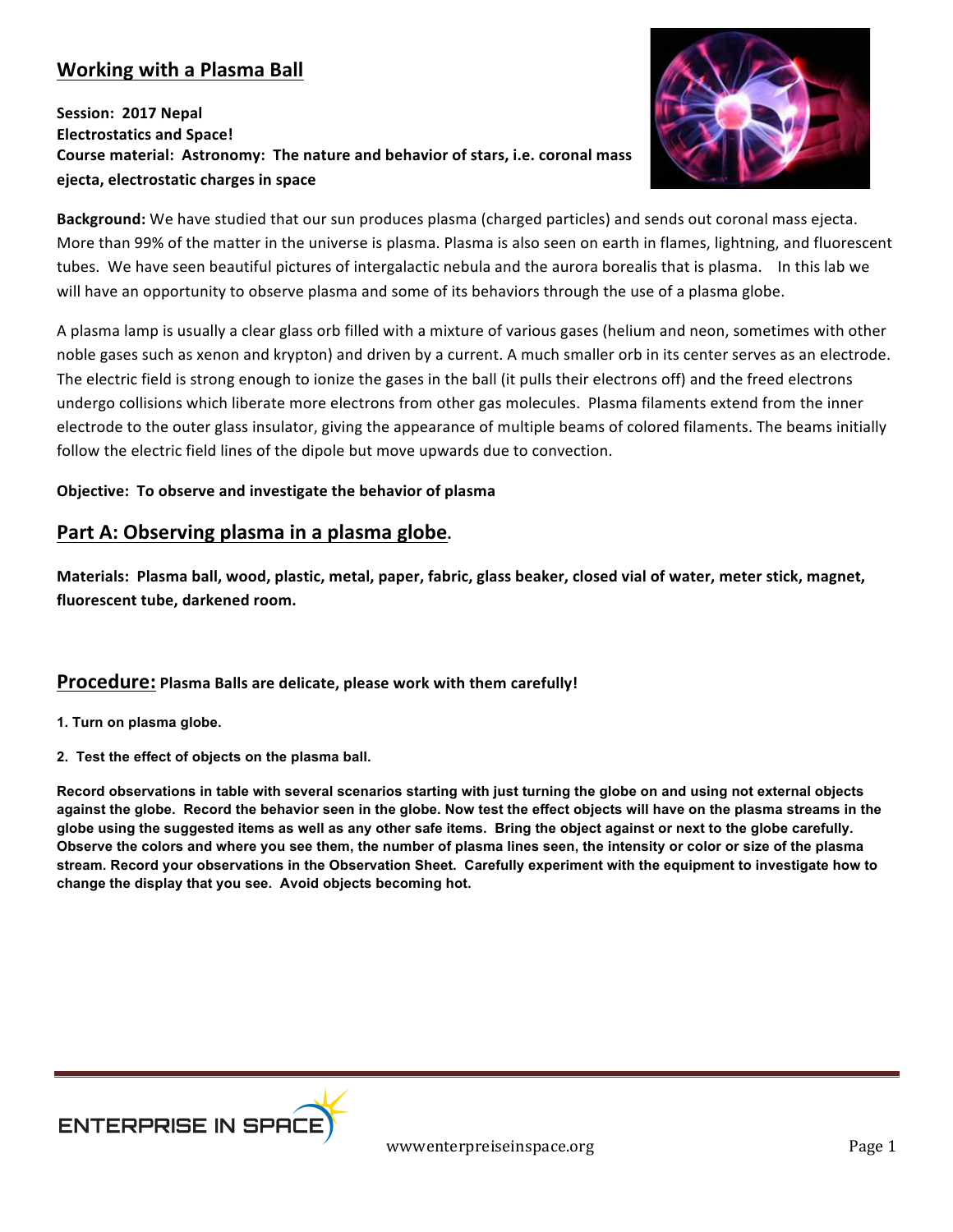# **Part A - Observation Sheet**

| Item                                | <b>Behavior observed</b> |
|-------------------------------------|--------------------------|
| No additional<br>items              |                          |
|                                     |                          |
| One finger then<br>multiple fingers |                          |
| Your hand                           |                          |
| A wooden block                      |                          |
| A paper product                     |                          |
| Something made<br>of plastic        |                          |
| A glass beaker                      |                          |
| A closed vial of<br>water           |                          |